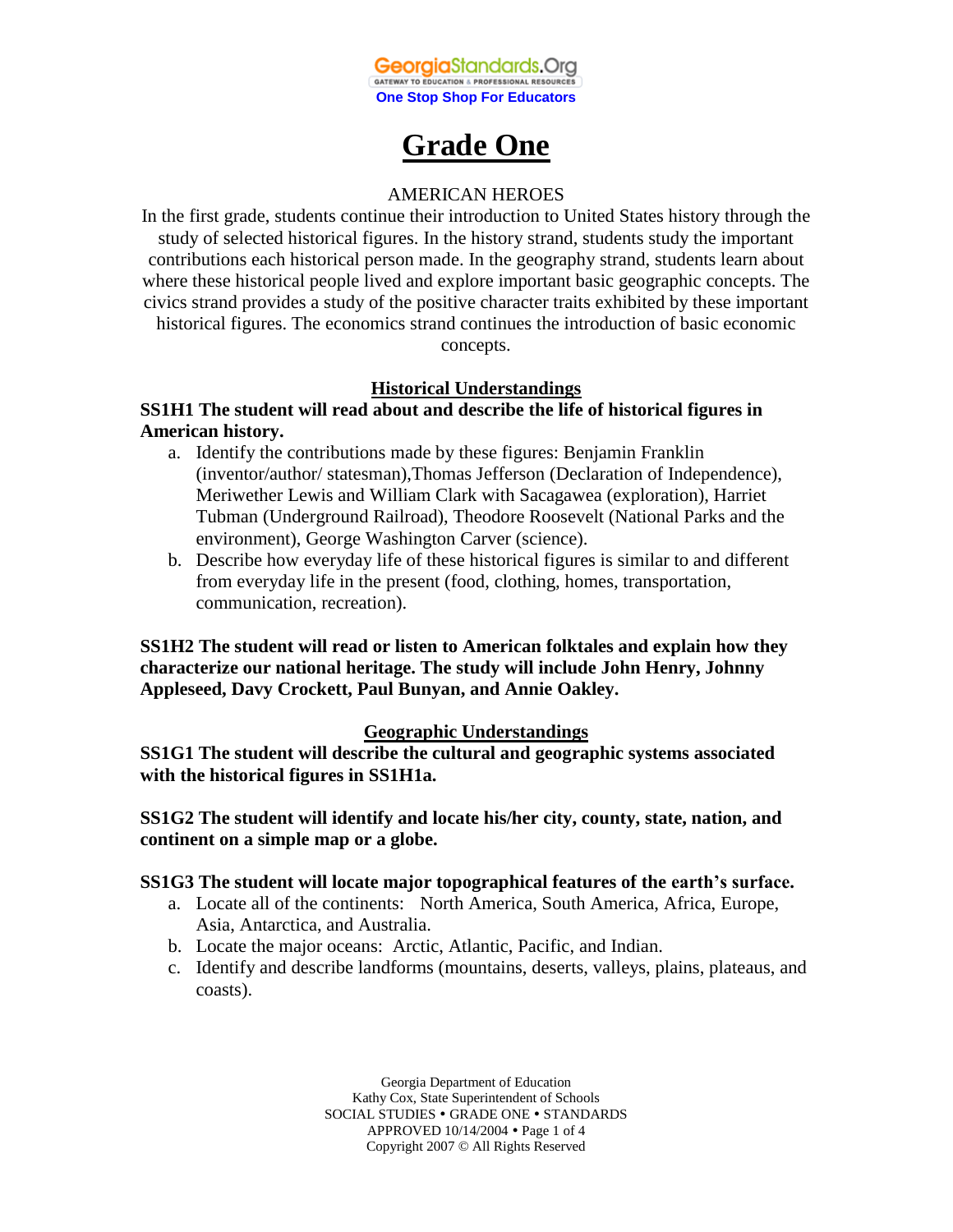#### GeorgiaStandards.Org GATEWAY TO EDUCATION & PROFESSIONAL RESOURCE **One Stop Shop For Educators**

## **Government/Civic Understandings**

**SS1CG1 The student will describe how the historical figures in SS1H1a display positive character traits of fairness, respect for others, respect for the environment, conservation, courage, equality, tolerance, perseverance, and commitment.** 

**SS1CG2 The student will explain the meaning of the patriotic words to America (My Country 'Tis of Thee) and America the Beautiful.** 

## **Economic Understandings**

**SS1E1 The student will identify goods that people make and services that people provide for each other.** 

**SS1E2 The student will explain that people have to make choices about goods and services because of scarcity.**

**SS1E3 The student will describe how people are both producers and consumers.**

**SS1E4 The student will describe the costs and benefits of personal spending and saving choices**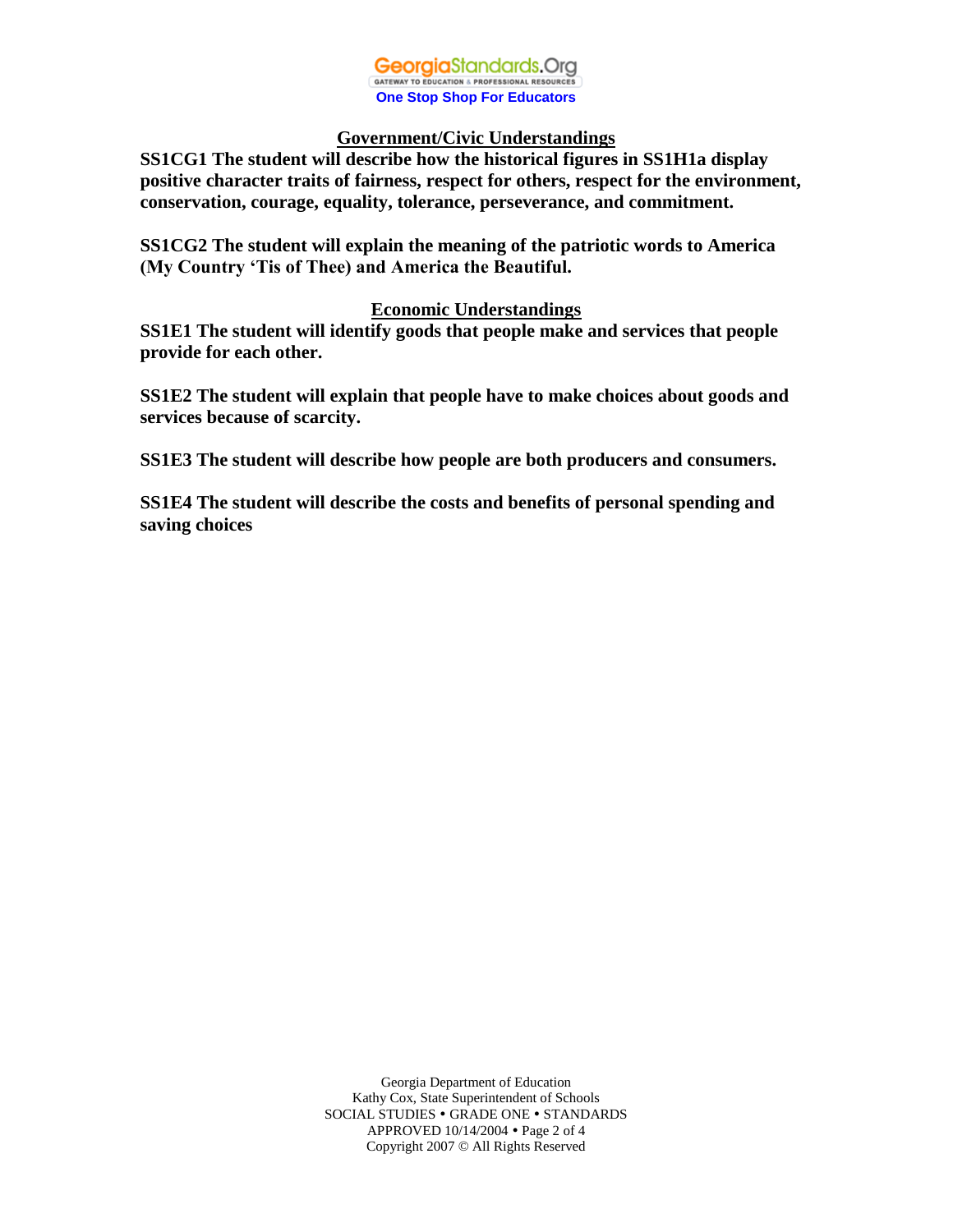

# **Social Studies Skills Matrices**

MAP AND GLOBE SKILLS

GOAL: The student will use maps to retrieve social studies information.

I: indicates when a skill is introduced in the standards and elements as part of the content D: indicates grade levels where the teacher must develop that skill using the appropriate content

M: indicates grade level by which student should achieve mastery, the ability to use the skill in all situations

A: indicates grade levels where students will continue to apply and improve mastered skills

| Map and Globe Skills                                                                                                                                                                    | K | 1           | $\overline{2}$ | 3           | 4            | 5            | 6              | 7 | 8              | $9-$<br>12   |
|-----------------------------------------------------------------------------------------------------------------------------------------------------------------------------------------|---|-------------|----------------|-------------|--------------|--------------|----------------|---|----------------|--------------|
| 1. use cardinal directions                                                                                                                                                              | I | M           | A              | A           | A            | A            | A              | A | $\mathbf{A}$   | $\mathbf{A}$ |
| 2. use intermediate directions                                                                                                                                                          |   | $\mathbf I$ | M              | A           | A            | A            | A              | A | A              | A            |
| 3. use a letter/number grid system to<br>determine location                                                                                                                             |   |             | I              | M           | A            | A            | $\mathbf{A}$   | A | A              | A            |
| 4. compare and contrast the categories of<br>natural, cultural, and political features<br>found on maps                                                                                 |   |             | I              | M           | A            | A            | $\mathsf{A}$   | A | A              | A            |
| 5. use inch to inch map scale to determine<br>distance on map                                                                                                                           |   |             | I              | M           | $\mathbf{A}$ | A            | A              | A | $\mathbf{A}$   | A            |
| 6. use map key/legend to acquire<br>information from, historical, physical,<br>political, resource, product and economic<br>maps                                                        |   |             | I              | D           | M            | $\mathbf{A}$ | $\overline{A}$ | A | $\overline{A}$ | A            |
| 7. use a map to explain impact of<br>geography on historical and current events                                                                                                         |   |             | I              | D           | M            | $\mathbf{A}$ | $\mathbf{A}$   | A | $\mathbf{A}$   | A            |
| 8. draw conclusions and make<br>generalizations based on information from<br>maps                                                                                                       |   |             |                | $\mathbf I$ | M            | $\mathbf{A}$ | $\mathbf{A}$   | A | $\mathbf{A}$   | A            |
| 9. use latitude and longitude to determine<br>location                                                                                                                                  |   |             |                | $\mathbf I$ | D            | D            | D              | M | A              | A            |
| 10. use graphic scales to determine<br>distances on a map                                                                                                                               |   |             |                |             | I            | M            | $\mathbf{A}$   | A | A              | A            |
| 11. compare maps of the same place at<br>different points in time and from different<br>perspectives to determine changes,<br>identify trends, and generalize about<br>human activities |   |             |                |             | $\mathbf I$  | M            | $\mathbf{A}$   | A | A              | A            |
| 12. compare maps with data sets (charts,<br>tables, graphs) and /or readings to draw<br>conclusions and make generalizations                                                            |   |             |                |             | I            | M            | A              | A | A              | A            |

Georgia Department of Education Kathy Cox, State Superintendent of Schools SOCIAL STUDIES . GRADE ONE . STANDARDS APPROVED 10/14/2004 Page 3 of 4 Copyright 2007 © All Rights Reserved